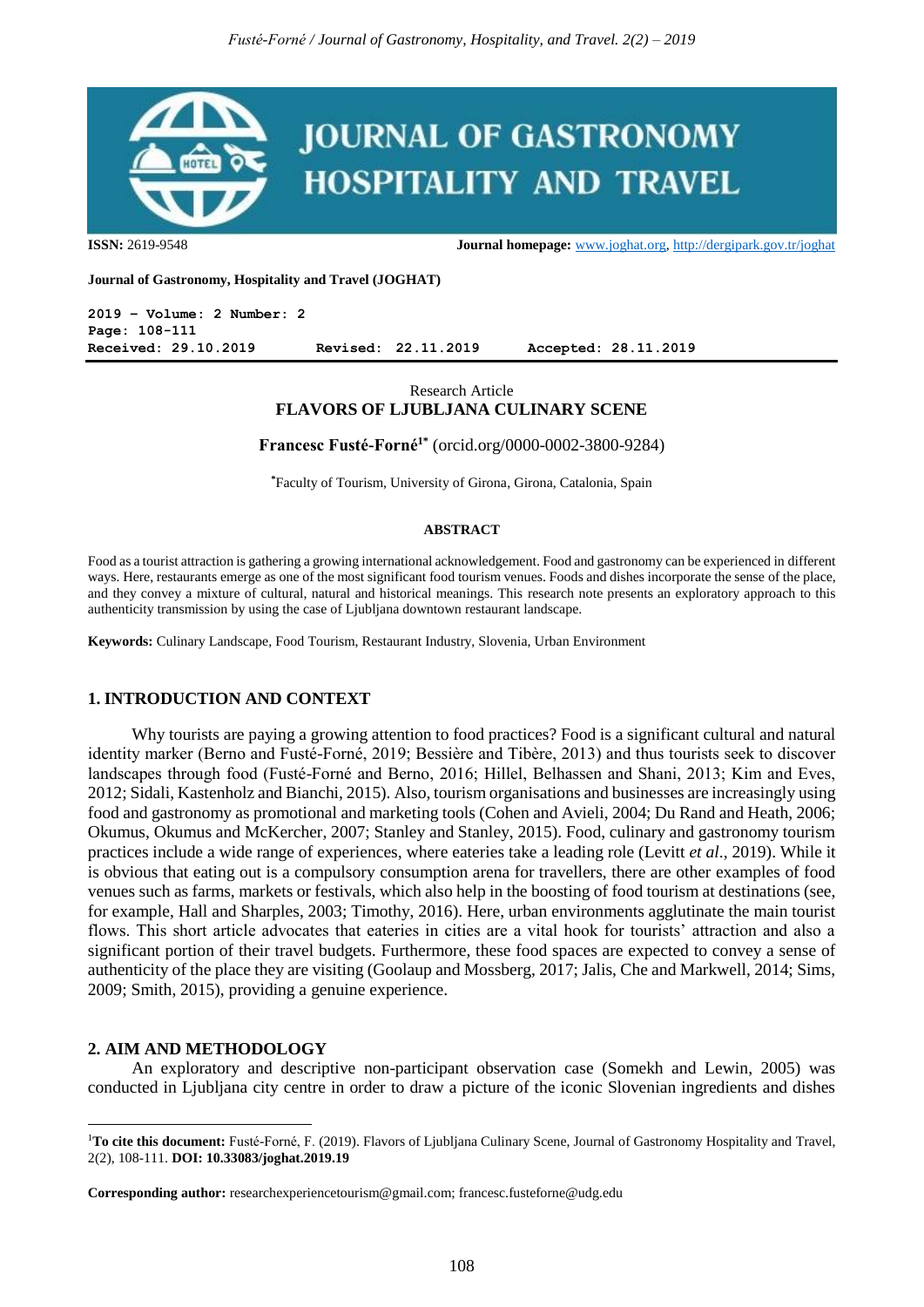delivered at local eateries. Restaurants and food places were selected, departing from the Triple Bridge as a central landmark in the city and walking up to one kilometre to each direction. Ljubljana downtown is featured by a wide variety of food venues which offer both local and international cuisines. While this diversity helps in meeting the heterogeneous tourist demands – those asking for "global", there are many references to regional identities – to travellers asking for "local".

## **3. STUDY CASE**

Slovenia is gathering international attention due to a set of reasons. First of all, thanks to the role of food in its communication actions with brands such as Taste Slovenia (SPIRIT Slovenija, 2013). Also, the overall importance of Slovenian food culture will be further materialised in 2021, with the country being the European Region of Gastronomy (Slovenian Tourist Board, 2018). Secondly, the visibility of star chefs such as Ana Ros, who was acknowledged the world's best female chef in 2017 (Price, 2017). Celebrity chefs largely contribute to the promotion of Slovenian identity through food and gastronomy (Slovenian Tourist Board, 2018), which is also observed in previous research in countries like Spain (Fusté-Forné, 2017). Thirdly, its cultural and natural idiosyncrasies compound a unique food landscape made of regional culinary heritages – from the Alps to the Mediterranean shores. In total, Slovenia is divided into 24 gastronomic regions, including 3 wine regions and featuring, as part of the Slovenia's candidature to become European Region of Gastronomy, up to 365 typical local and regional dishes and drinks (Slovenian Tourist Board, 2018).

Slovenian culinary heritages are historically influenced from Mediterranean, Alpine, and Pannonian cuisines, which provides a rich mixture of ingredients. In particular, Ljubljana, its capital city, which is part of the region of Central Slovenia, is gastronomically famous due to dishes such as beef tongue, frog's legs, Carniolan sausage, potica, and dairy and honey products (Ljubljana Tourism, 2016). Also, there are plenty of locally grown vegetables sold at Ljubljana marketplace, or a range of products available in the wild, from forests like mushrooms, from rivers like trouts or from the sea like squids. As a modern cosmopolitan city, the culinary Ljubljana scenario features a mix of local products and dishes, and an offer of international and fashionable food. Within this context, initiatives like the Taste Ljubljana project (Ljubljana Tourism, 2019) aims at recovering and promoting the traditional Ljubljana dishes by using local ingredients.

### **4. RESULTS**

This exploratory study shows that the offer of local identity foods and dishes reflect the overall food landscapes of Slovenia. Which of these ingredients are representative of the Slovenian culinary identity? First of all, examples of wild foods such as trouts (Figure 1) or frogs are observed, and also the use of vegetables grown as a result of local agricultural activities, such as lettuce. Thus, the taste of these products and dishes means the taste of nature, wild foods being a primary example of the sense of place. Furthermore, meat dishes which are also traditional in Slovenian cuisine are present in restaurant menus, with a significant presence of chicken and duck (Figure 2).

Added to this, dairy products are also abundant, exemplified with the opening of specialist restaurants. These animal-based products show the authenticity chain, where cheese itself is made from the milk obtained from the animals grazing and feeding in the landscape. This provides an ephemeral acquisition of the taste of the place – for example, translated into prosciutto and cheese tables at restaurants (Figure 3) –, which is meaningful both in terms of where happens (Slovenian landscapes are unique) and when happens (the landscape changes with the seasons as foods do).

Finally, food places such as ice cream shops also deliver Slovenian historical flavors. This is the case of tarragon, an herb which, in the Slovenian food culture, is traditionally used in sweet dishes, for example, icecreams.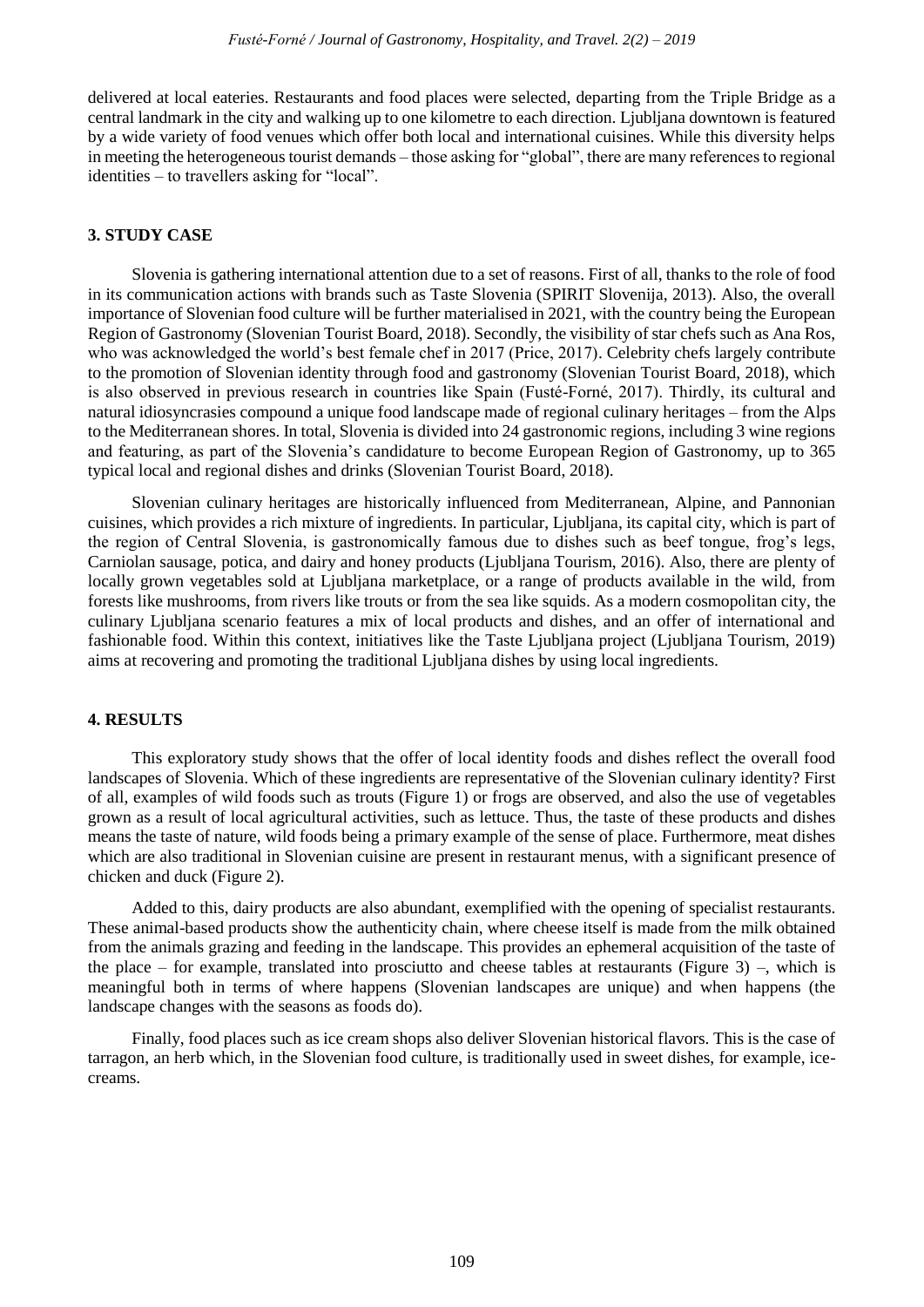





**Figure 1** (own source) **Figure 2** (own source) **Figure 3** (own source)

# **5. CONCLUSION**

Foods and dishes transmit the identities of a place. In analysing the culinary scene of a place we can get a taste of how a land and its people are. Firstly, we know what they grow or harvest. Through cuisine, they communicate the diversity of their landscapes, from the mountain to the plains, from the plains to the sea shores. Secondly, we can trace the evolution of the way they understand food from a leisure perspective. Due to the importance of customers' demands and expectations in the structure of goods' offer, the analysis of food venues allows to know the degree of locality they deliver. Thirdly, the discovery of the nature and culture of a place through its food serve in a threefold way: to recover the historical roots of its people, to engage the local communities within the communication of their lifestyles, and to promote gastronomy and tourism to national and international travellers.

This study is limited since is exploratory and relies on a descriptive non-participant observation qualitative approach. However, it defines a new avenue for food tourism-based research. In this sense, further research needs to explore the authenticity transmission of restaurants and local eateries by questioning both the offer and the demand. From the offer perspective, it is crucial to further explore how restaurants are incorporating local products, and how they negotiate the conflict local-global in their menus. In terms of customers, the discovery of the meanings that visitors and tourists attach to food tourism experiences in restaurants is convenient for private and public tourism managers: do travellers understand 'eating' as an extraordinary experience or as an ordinary activity to fill up their stomachs? Do they search for local food instead of global? Do they appreciate the intangible heritages related to the dishes they eat? Motivations, perceptions, and post-experiences' opinions of travellers are significant to further understand the food tourism phenomenon and, specially, the sense of place derived from *restaurantscapes* in urban environments.

# **ACKNOWLEDGEMENTS**

This short article is made possible thanks to the financial support of the European Commission in the framework of the Erasmus+ Programme.

### **REFERENCES**

- Berno, T. and Fusté-Forné, F. (2019). Imaginaries of cheese: revisiting narratives of local produce in the contemporary world. *Annals of Leisure Research*, 1-19 (ahead-of-print).
- Bessière, J. and Tibère, L. (2013). Traditional food and tourism: French tourist experience and food heritage in rural spaces. *Journal of Science of Food and Agriculture*, 93, 3420-3425.
- Cohen, E. and Avielli, N. (2004). Food in Tourism: Attraction and Impediment. *Annals of Tourism Research*, 31(4), 755-778.
- Du Rand, G.E. and Heath, E. (2006). Towards a Framework for Food Tourism as an Element of Destination Marketing. *Current Issues in Tourism*, 9(3), 206-234.
- Fusté-Forné, F., and Berno, T. (2016). Food Tourism in New Zealand: Canterbury's Foodscapes. *Journal of Gastronomy and Tourism*, 2, 71-86.
- Fusté-Forné, F. (2017). *Food Journalism: Building the discourse on the popularization of gastronomy in the twenty-first century*. Barcelona: Universitat Ramon Llull.